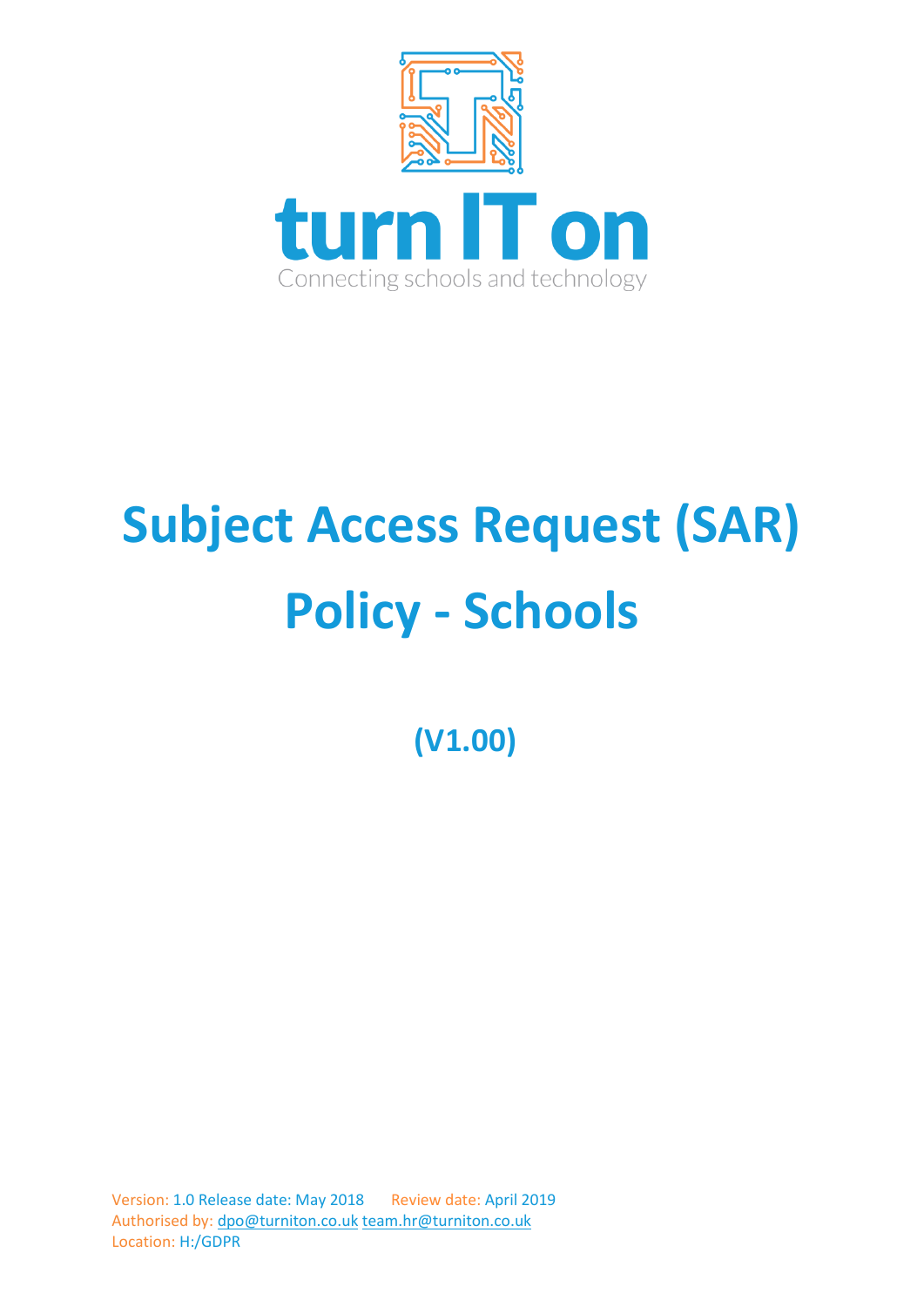

## **1. Purpose**

1.1 This document sets out our policy for responding to subject access requests (SAR) under the General Data Protection Regulation 2018.

1.2 It is the General Data Protection Regulation in the UK that explains the rights and responsibilities of those dealing with personal data. All staff are contractually bound to comply with the General Data Protection Regulation and other relevant School/Academy/Trust policies relating to data protection.

## **2. Introduction - What is the GDPR?**

2.1 The GDPR gives individuals the right to know what information is held about them. It provides a framework to ensure that personal information is handled properly.

2.2 The Act works in two ways. Firstly, it states that anyone who processes personal information must comply with eight principles, which make sure that personal information is:

- Fairly and lawfully processed
- Processed for specific and lawful purposes
- Adequate, relevant and not excessive
- Accurate and up to date
- Not kept for longer than is necessary
- Processed in line with the individuals' rights
- Processed securely
- Not transferred to other countries without adequate protection

2.3 Secondly, it provides individuals with important rights, including the right to find out what personal information is held about a data subject.

## **3. What is the Company's general policy on providing information?**

3.1 We welcome the rights of access to information that are set out in the GDPR. We are committed to operating openly and to meeting all reasonable requests for information that are not subject to specific exemptions under the GDPR.

More information on subject access requests are available at:

#### https://ico.org.uk/media/for-organisations/documents/2014223/subject-access-code-ofpractice.pdf

## **4. How do you make a subject access request?**

4.1 A subject access request is a written request for personal information (known as personal data) held about an individual by the company. Generally, you have the right to see what personal information we hold about you, you are entitled to be given a description of the information, what we use it for, who we might pass it onto, and any information we might have about the source of the information. However, this right is subject to certain exemptions that are set out in the GDPR.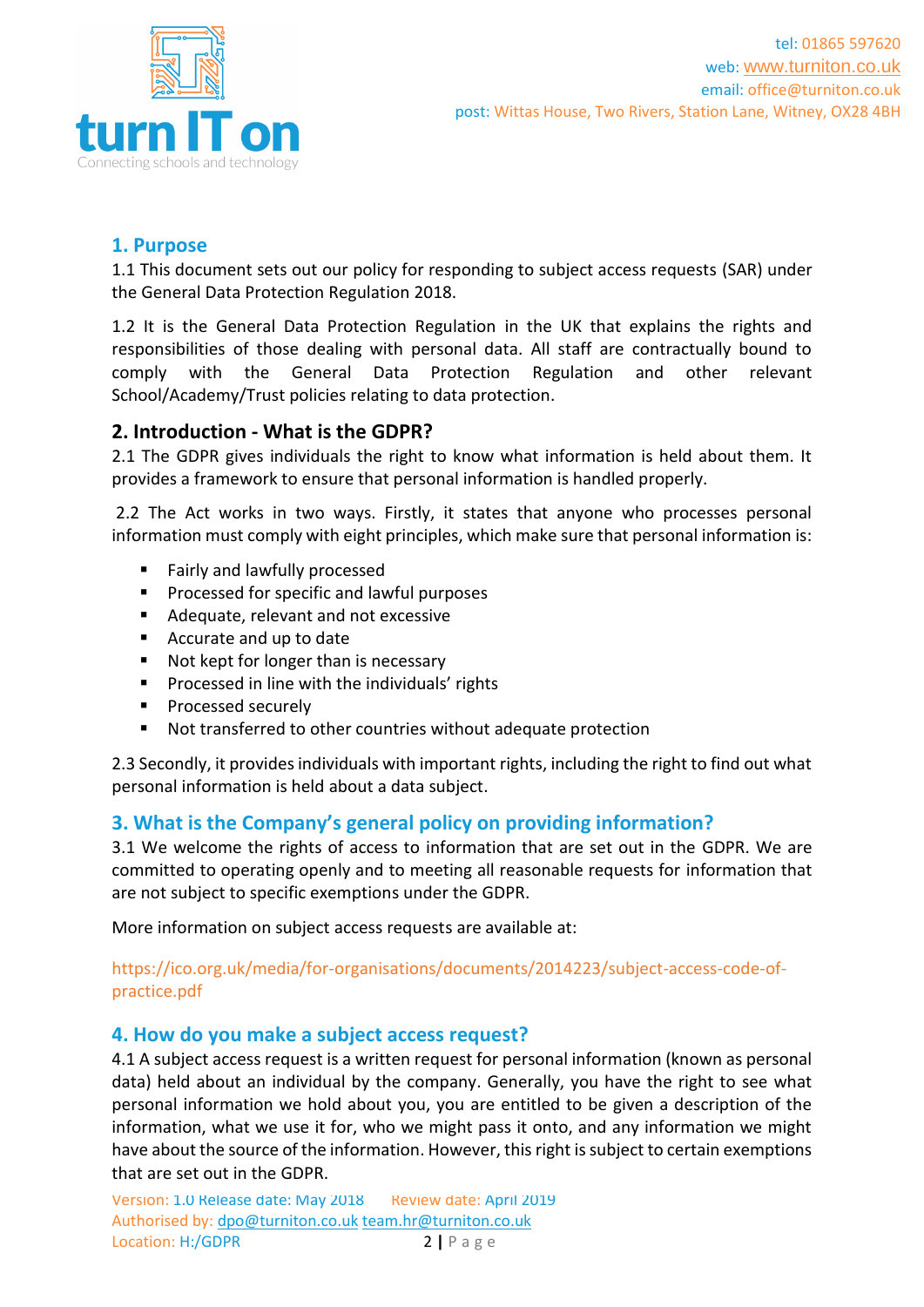

For more information on exceptions under the GDPR please see:

[https://ico.org.uk/for-organisations/guide-to-data-protection/principle-6-rights/subject](https://ico.org.uk/for-organisations/guide-to-data-protection/principle-6-rights/subject-access-request/)[access-request/](https://ico.org.uk/for-organisations/guide-to-data-protection/principle-6-rights/subject-access-request/)

#### **Please email your request to the GDPR team – DPO@turniton.co.uk in the first instance.**

When you make a request please make sure you include as much detail as possible as indicated below:

- your full name, address and contact telephone number
- any information used by the company to identify or distinguish you from others of the same name (address, unique ID's etc)

## **5. What is personal information?**

5.1 Personal data is information which is biographical, or which has the individual as its focus.

5.2 Further information on what amounts to personal data can be found at appendix A.

#### **6. What do we do when we receive a subject access request? Checking of identity**

6.1 We will first check that we have enough information to be sure of your identity. Often, we will have no reason to doubt a person's identity, for example, if we have regularly corresponded with them. However, if we have good cause to doubt your identity we can ask you to provide any evidence we reasonably need to confirm your identity. For example, we may ask for a piece of information held in our records that we would expect you to know: a witnessed copy of your signature or proof of your address.

6.2 If the person requesting the information is a relative/representative of the individual concerned, then the relative/representative is entitled to personal data about themselves but must supply the individual's consent for the release of their personal data. If you have been appointed to act for someone under another act or regulation, you must confirm your capacity to act on their behalf and explain how you are entitled to access their information.

6.3 Should you make a data subject access request, but you are not the data subject, you must stipulate the basis under the GDPR that you consider makes you entitled to the information.

#### **Collation of information**

6.4 We will check that we have enough information to find the records you requested. If we feel we need more information, then we will promptly ask you for this. We will gather any manual or electronically held information and identify any information provided by a third party or which identifies a third party.

6.5 If we have identified information that relates to third parties, we will redact the information or write to them asking whether there is any reason why this information should not be disclosed. We do not have to supply the information to you unless the other party has provided their consent, or it is reasonable to do so without their consent. If the third-party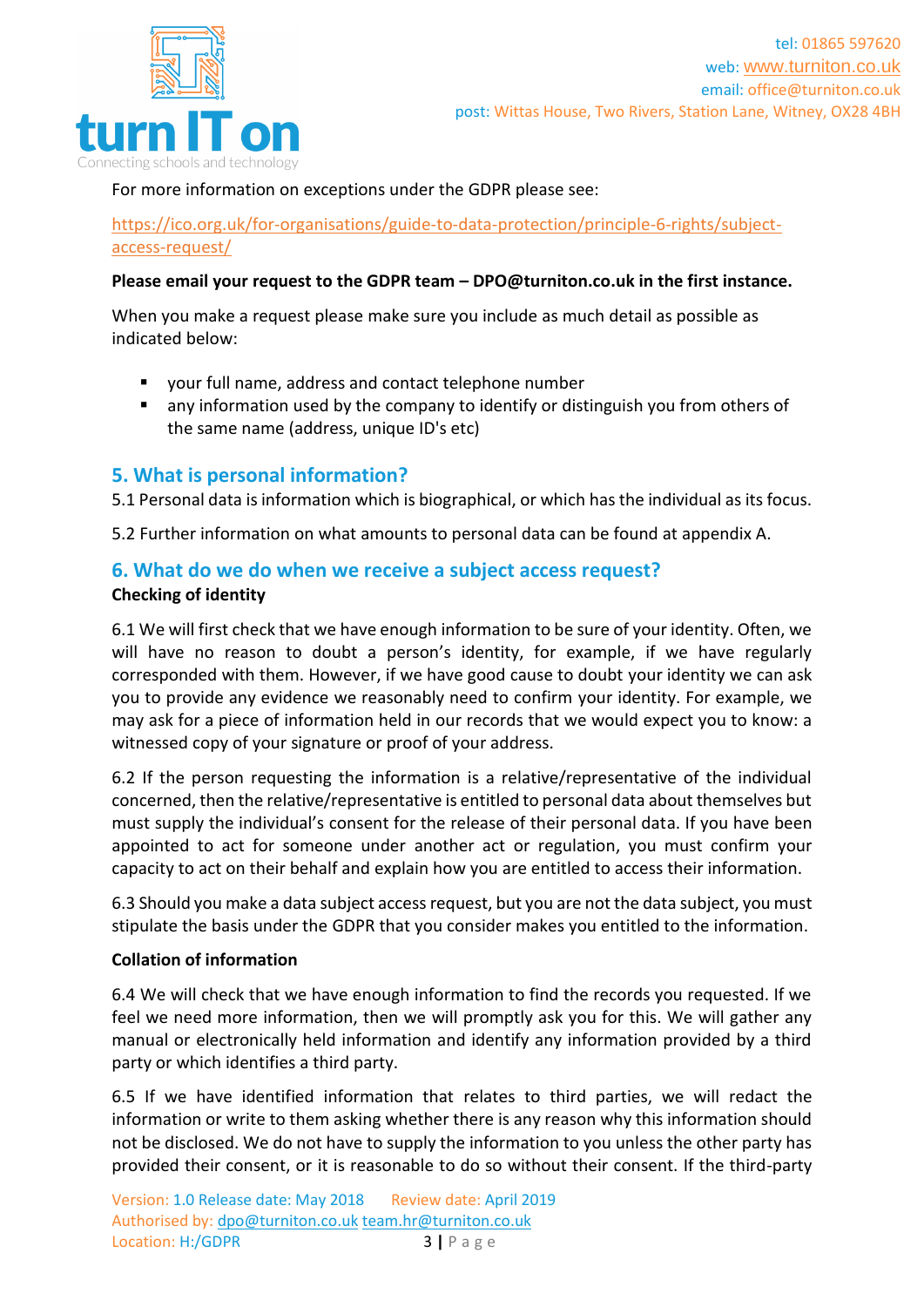

objects to the information being disclosed, we may seek advice on what action we should take.

6.6 Before sharing any information that relates to third parties, we will where possible anonymise information that identifies third parties not already known to the individual (e.g. other employees) and edit information that might affect another party's privacy. We may also summarise information rather than provide a copy of the whole document. The GDPR requires us to provide information not documents.

#### **Issuing our response**

6.7 Once any queries around the information requested have been resolved, copies of the information in a permanent form will be sent to you except where you agree, where it is impossible, or where it would involve undue effort. In these cases, an alternative would be to allow you to view the information on screen at the Company.

6.8 We will explain any complex terms or abbreviations contained within the information when it is shared with you. Unless specified otherwise, we will also provide a copy of any information that you have seen before.

#### **7. Will we charge a fee?**

7.1 Under the GDPR we will not charge for the information provided unless the request is repeated. We will notify you before if any charges will be associated with the request.

#### **8. What is the timeframe for responding to subject access requests?**

8.1 We have one calendar month starting from when we have received all the information necessary to identify you, to identify the information requested, and any fee required, to provide you with the information or to provide an explanation about why we are unable to provide the information. In many cases, it will be possible to respond in advance of the standard time scale and we will aim to do so where possible.

# **9. Are there any grounds we can rely on for not complying with a subject access request?**

#### **Previous request**

9.1 If you have made a previous subject access request we must respond if a reasonable interval has elapsed since the previous request. A reasonable interval will be determined upon the nature of the information, the time that has elapsed, and the number of changes that have occurred to the information since the last request.

#### **Exemptions**

9.2 The GDPR contains several exemptions to our duty to disclose personal data and we may seek advice if we consider that they might apply. Possible exemptions would be: information covered by legal professional privilege, information used for research, historical and statistical purposes, and confidential references given or received by the Company.

## **10. What if you identify an error in our records?**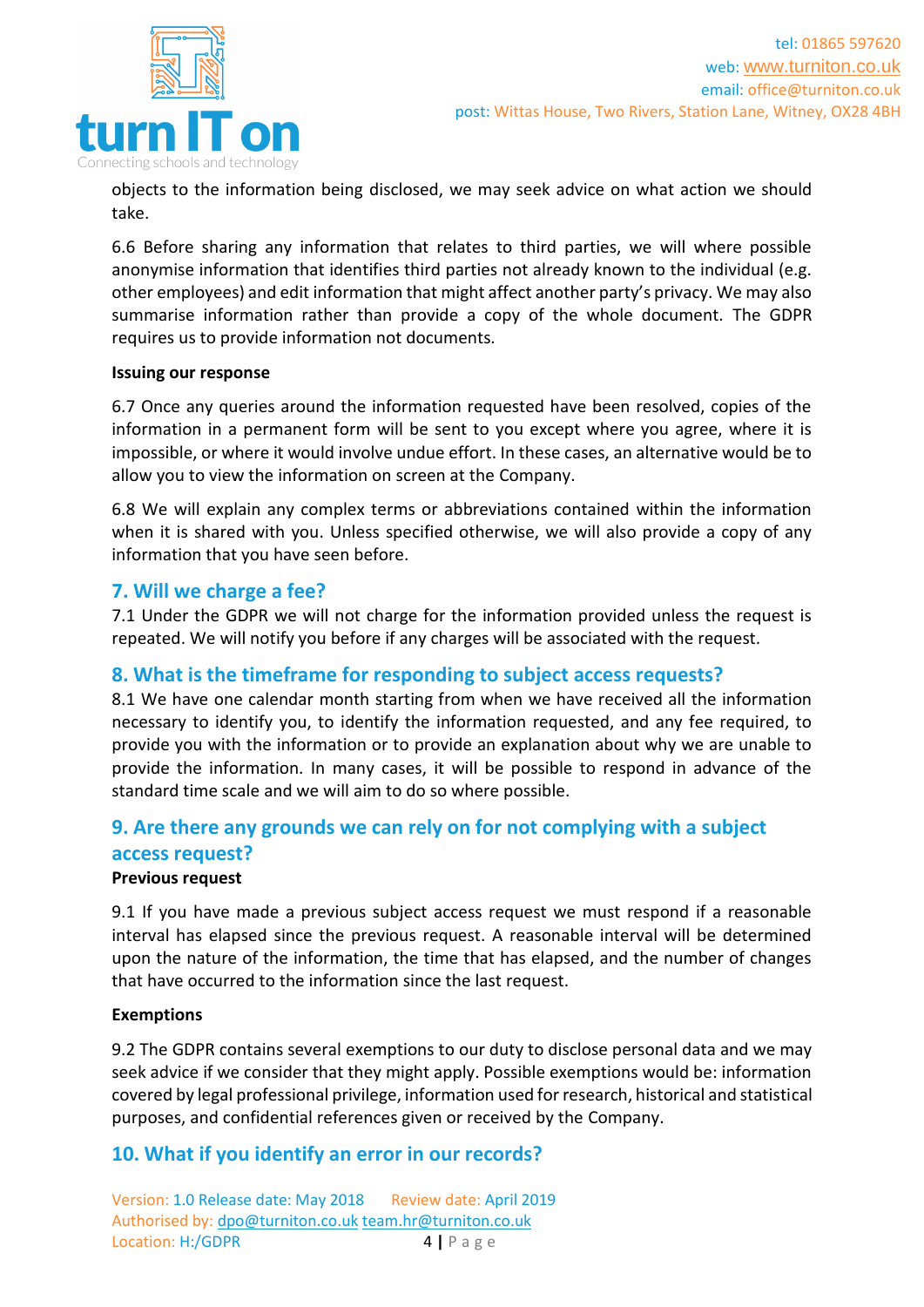

10.1 If we agree that the information is inaccurate, we will correct it and where practicable, destroy the inaccurate information. We will consider informing any other relevant third party of the correction if necessary. If we do not agree or feel unable to decide whether the information is inaccurate, we will make a note of the alleged error and keep this on file.

# **11. Our complaints procedure**

11.1 If you are not satisfied by our actions, you can seek recourse through our internal complaints procedure, the Information Commissioner or the courts.

11.2 The Company will deal with any written complaint about the way a request has been handled and about what information has been disclosed. Please contact the Company at:

#### [DPO@turniton.co.uk](mailto:DPO@turniton.co.uk)

# **12. If you remain dissatisfied, you have the right to refer the matter to the Information Commissioner.**

**The Information Commissioner can be contacted at:** 

Information Commissioner's Office Wycliffe House Water Lane Wilmslow Cheshire SK9 5AF

Telephone: 01625 545 745 Fax: 01625 524 510

Message:<https://ico.org.uk/global/contact-us/email/>

## **13. Appendix A**

13.1 Personal data is information that relates to a living individual who can be identified from the information and which affects the privacy of that individual, either in a personal or professional capacity. Any expression of opinion about the individual or any indication of the intentions of any person in respect of the individual will be personal data.

13.2 Provided the information in question can be linked to an identifiable individual, the following are likely to be examples of personal data:

- an individual's salary or other financial information
- information about an individual's family life or personal circumstances, employment or personal circumstances, any opinion about an individual's state of mind
- **E** sensitive personal information  $-$  an individual's racial or ethnic origin, political opinions, religious beliefs, physical or mental health, sexual orientation, criminal record and membership of a trade union.

13.3 The following are examples of information, which will not normally be personal data:

mere reference to a person's name, where the name is not associated with any other personal information

Version: 1.0 Release date: May 2018 Review date: April 2019 Authorised by: [dpo@turniton.co.uk](mailto:dpo@turniton.co.uk) [team.hr@turniton.co.uk](mailto:team.hr@turniton.co.uk) Location: H:/GDPR 5 | P a g e